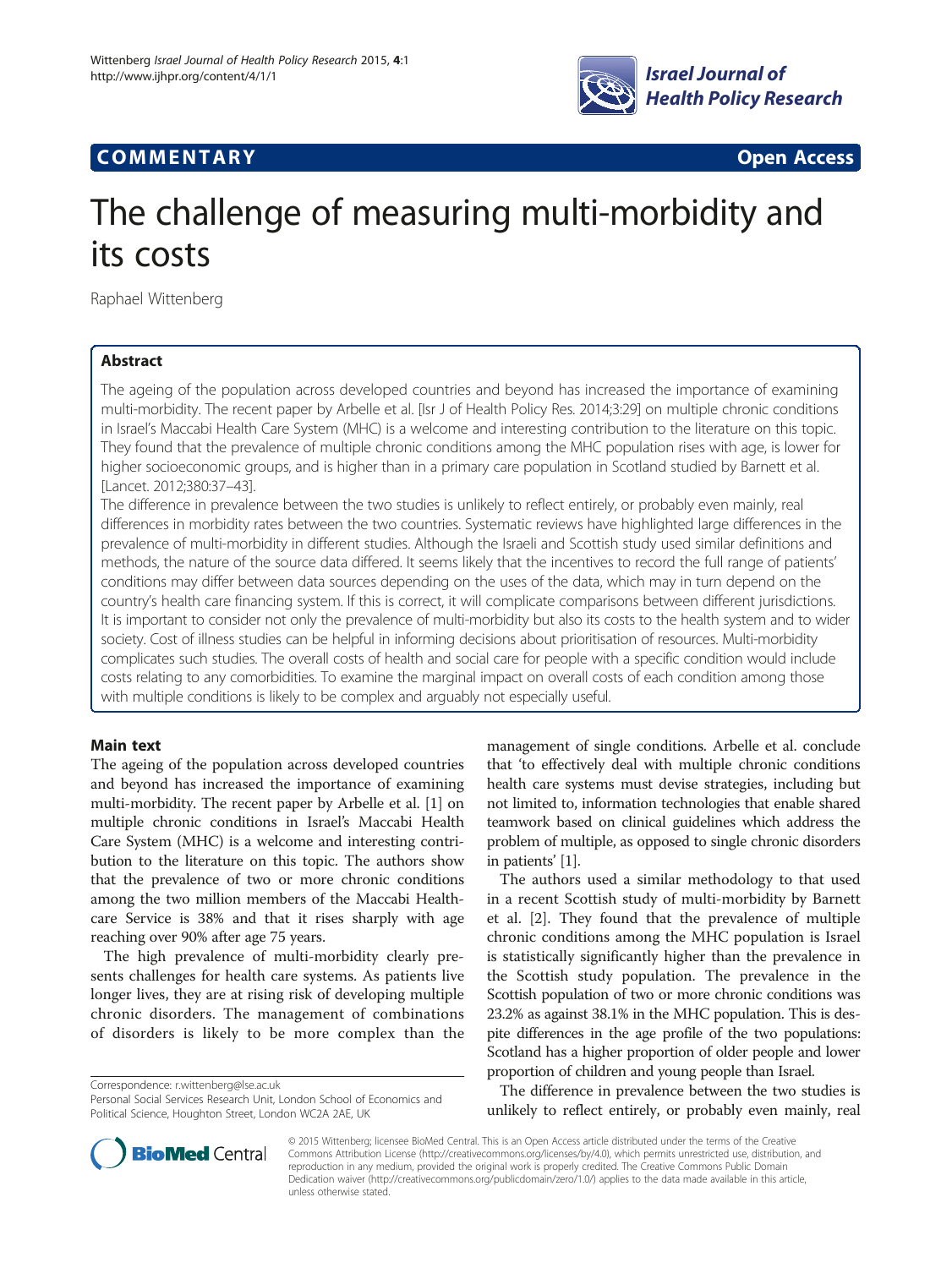differences in morbidity rates between the two countries. A systematic review of the literature by Marengoni et al. [[3\]](#page-2-0) found that the prevalence of multi-morbidity, defined as prevalence of two or more concurrent diseases, varied widely between studies, in the case of older people from 55% to 98%. Fortin et al. [\[4](#page-2-0)] also found in their systematic review of prevalence studies of multi-morbidity marked variation in prevalence rates between different studies especially at age 75, where prevalence in the general population varied between 13.1% and 71.8%. The studies used different definitions of multi-morbidity and different recruitment methods. Fortin et al. recommend that 'investigators should carefully consider the specific diagnoses included and their number, as well as the operational definition of multimorbidity' [\[4](#page-2-0)].

Arbelle et al. [[1\]](#page-2-0) did use the same definition and general approach as Barnett et al. [\[2](#page-2-0)]. What differed, apart from the country in which the study was conducted, is the nature of the source of the data. While the Israeli study used data from an agency which acts as insurer, care manager and care provider, the Scottish study used data from primary care records. The Israeli MHC data on chronic conditions is used as an input to care management and can be accessed by all physicians working within the MHC plan. The Scottish data derive from the records of the general practices with which the patients are registered.

It is possible that use of different types of data sources yields different prevalence rates of multiple chronic conditions. It seems likely in particular that the incentives to record the full range of patients' conditions may differ between data sources depending on whether the data source is used for any finance purposes. Where it is used for financial purposes, much may depend on the nature of the country's health care financing system. If this is correct, it will complicate comparisons between different jurisdictions.

The choice of the appropriate method and data source for estimating the prevalence of multiple chronic conditions should take account of the purposes for which the prevalence estimates are to be used. This raises various questions about the underlying objective of estimating the prevalence of multi-morbidity. It is important to be clear which types of decisions on policy and practice such information is intended to inform. It may be important to estimate not just the prevalence of multi-morbidity in general but to identify common combinations of conditions where the specific combination of conditions requires differences in treatment from the individual conditions. It may also be important to understand not just the overall prevalence of multi-morbidity but also how prevalence varies by age, gender, socioeconomic group and other population characteristics.

Arbelle et al. [\[1](#page-2-0)] found that the prevalence of multiple chronic conditions rises sharply with age. This means

that unless there is a significant compression of morbidity demand for long term care will rise over the coming decades as the population ages. As the authors stress, there will be 'an increasing need for tertiary as well as secondary and primary prevention to prevent poor outcomes of combinations of chronic disorders' [\[1](#page-2-0)]. This indicates the importance of developing effective ways to prevent chronic conditions which tend to be associated with other conditions in combinations which may be complex and costly to manage.

The steep age gradient also means that unless there is as high a quality of health and social care for people with multiple chronic conditions as for people with a single condition there is a risk that people in late old age will receive lower quality care than younger people who are less likely to have multiple conditions. Age differences in quality of care, and access to some forms of care, can be a cause for concern.

The study by Arbelle et al. found that, except for children and adolescents, the prevalence of multiple chronic conditions is higher among lower socioeconomic groups. Marengoni et al. [[3](#page-2-0)] found in their systematic review of the literature that factors associated with multi-morbidity include low socioeconomic status as well as older age and female gender. Charlton et al. [\[5](#page-2-0)] specifically investigated the impact of deprivation on the occurrence, outcomes and health care costs of people with multiple morbidity in England. They found that the higher incidence of disease, associated with deprivation, channels deprived populations into categories of multiple morbidity with a greater prevalence of depression, higher mortality and higher costs. They conclude that this has implications for the way resources are allocated between areas in England's NHS. More generally improved care for people with multiple chronic conditions seems important in the context of reducing health inequalities.

It is important to consider not only the prevalence of multi-morbidity but also its costs to the health system and to wider society. Lehnert et al. [\[6](#page-2-0)] conducted a systematic review of literature on health care utilisation and costs of older people with multiple chronic conditions. Studies they reviewed found that elders with more chronic conditions had consistently more physician visits, experienced more hospital stays and inpatient bed days, and consumed more pharmaceuticals. Several of the studies they reviewed showed a 'curvilinear, nearly exponential relationship' in which costs roughly doubled for each additional chronic condition. This finding suggests that the costs associated with individual conditions cannot simply be summed to produce an estimate of the costs of combinations of conditions. They comment that 'little is known about the natural clustering of diseases, little more about the prevalence of specific disease combinations' and recommend that future studies investigating